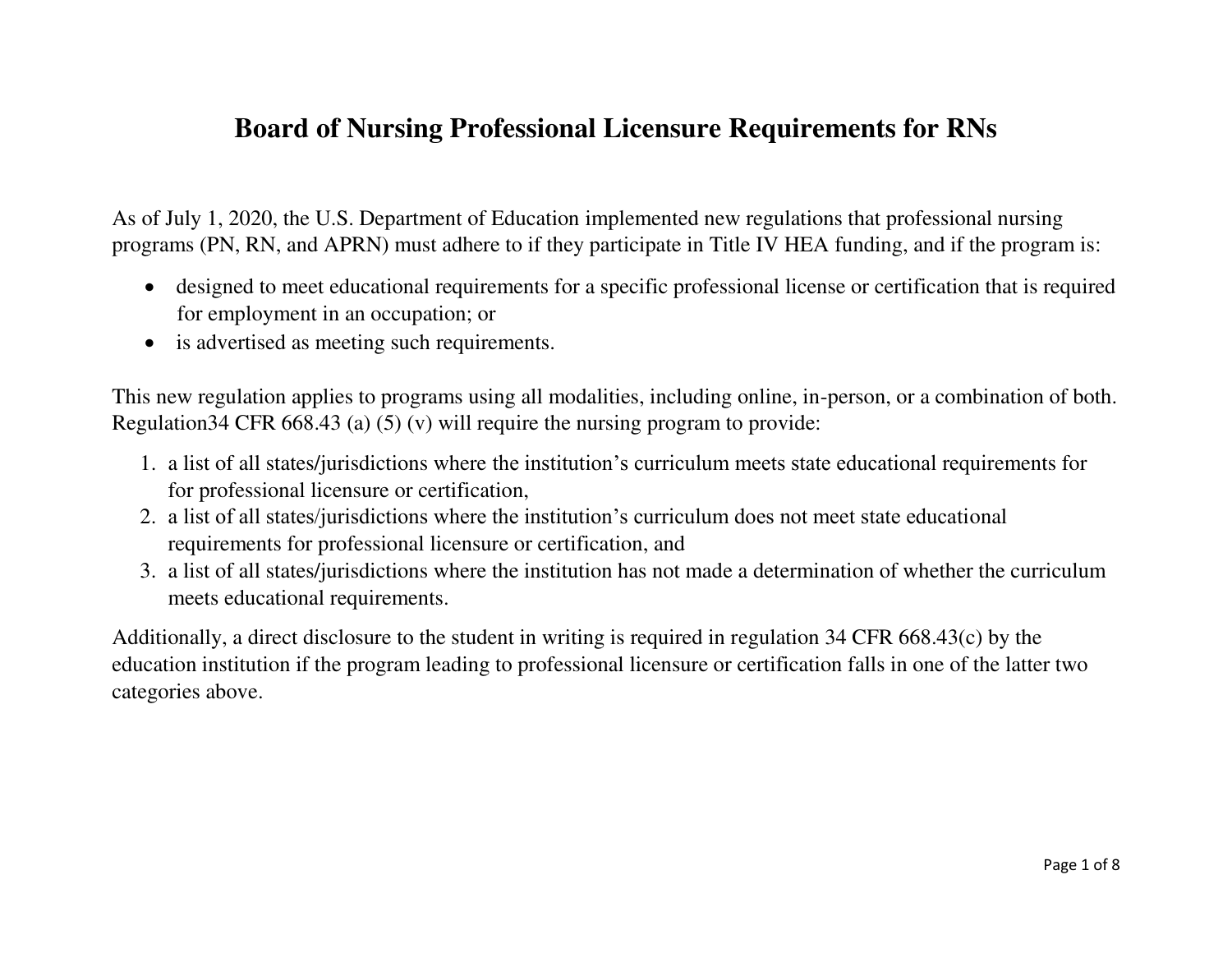|                            | <b>STATE LICENSURE</b>                                                               | <b>DOES FMU MEET</b>    |
|----------------------------|--------------------------------------------------------------------------------------|-------------------------|
|                            | <b>REQUIREMENTS FOR</b>                                                              | <b>REQUIREMENTS</b>     |
| <b>STATE/TERRITORY</b>     | <b>RNs</b>                                                                           | <b>FOR RN LICENSURE</b> |
|                            | Must graduate from a board-approved program, which substantially meets the same      | Yes                     |
| Alabama<br>1.              | educational criteria as Alabama nursing programs.                                    |                         |
|                            | Must graduate from a board-approved program                                          | Yes                     |
|                            | All RN applicants are required to have graduated from a program that is nationally   |                         |
|                            | nursing accredited.                                                                  |                         |
| 2. Alaska                  |                                                                                      |                         |
|                            | RN applicants hold a Diploma, Associate Degree or Baccalaureate Degree in Nursing    | Yes                     |
| 3. Arizona                 | from an approved program.                                                            |                         |
|                            | Must graduate from a board-approved program;                                         | Yes                     |
|                            | Eligibility for licensure as a practical or registered nurse is considered after     |                         |
|                            | successful completion of a Board approved nursing education program; however,        |                         |
|                            | completion of a nursing program does not guarantee the Arkansas State Board of       |                         |
|                            | Nursing's approval to take the licensure examination. All applicants for licensure   |                         |
|                            | shall complete a criminal background check per ACA §17-87-312. No person shall be    |                         |
|                            | eligible to receive or hold a license issued by the Board if that person has pleaded |                         |
|                            | guilty or nolo contendere to, or been found guilty by any court in the State of      |                         |
|                            | Arkansas, or of any similar offense by a court in another state, or of any similar   |                         |
| 4. Arkansas                | offense by a federal court of any offense listed in ACA §17-3-102.                   |                         |
|                            | All applicants must have completed an educational program meeting all California     | Yes                     |
|                            | requirements. If you are lacking any educational requirements, you must              |                         |
| 5. California              | successfully complete an approved course prior to taking the examination.            |                         |
| Colorado<br>6.             | Must graduate from a board-approved program.                                         | Yes                     |
|                            | Successfully complete a nursing program that meets the requirements outlined in      | Yes                     |
| Connecticut<br>7.          | the Regulations of Connecticut State Agencies.                                       |                         |
|                            | Graduate from a board approved nursing program in the state where the program is     | Yes                     |
| Delaware<br>8.             | located. Have completed at least 400 clinical hours for a RN program                 |                         |
| District of Columbia<br>9. | Must graduate from a board-approved program;                                         | Yes                     |
|                            | Must graduate from a program approved by the Board of Nursing in the                 | Yes                     |
| 10. Florida                | state/jurisdiction that the program is located in.                                   |                         |
| 11. Georgia                | Must graduate from a board-approved program.                                         | Yes                     |
| 12. Guam                   | Must graduate from a board-approved program                                          | Yes                     |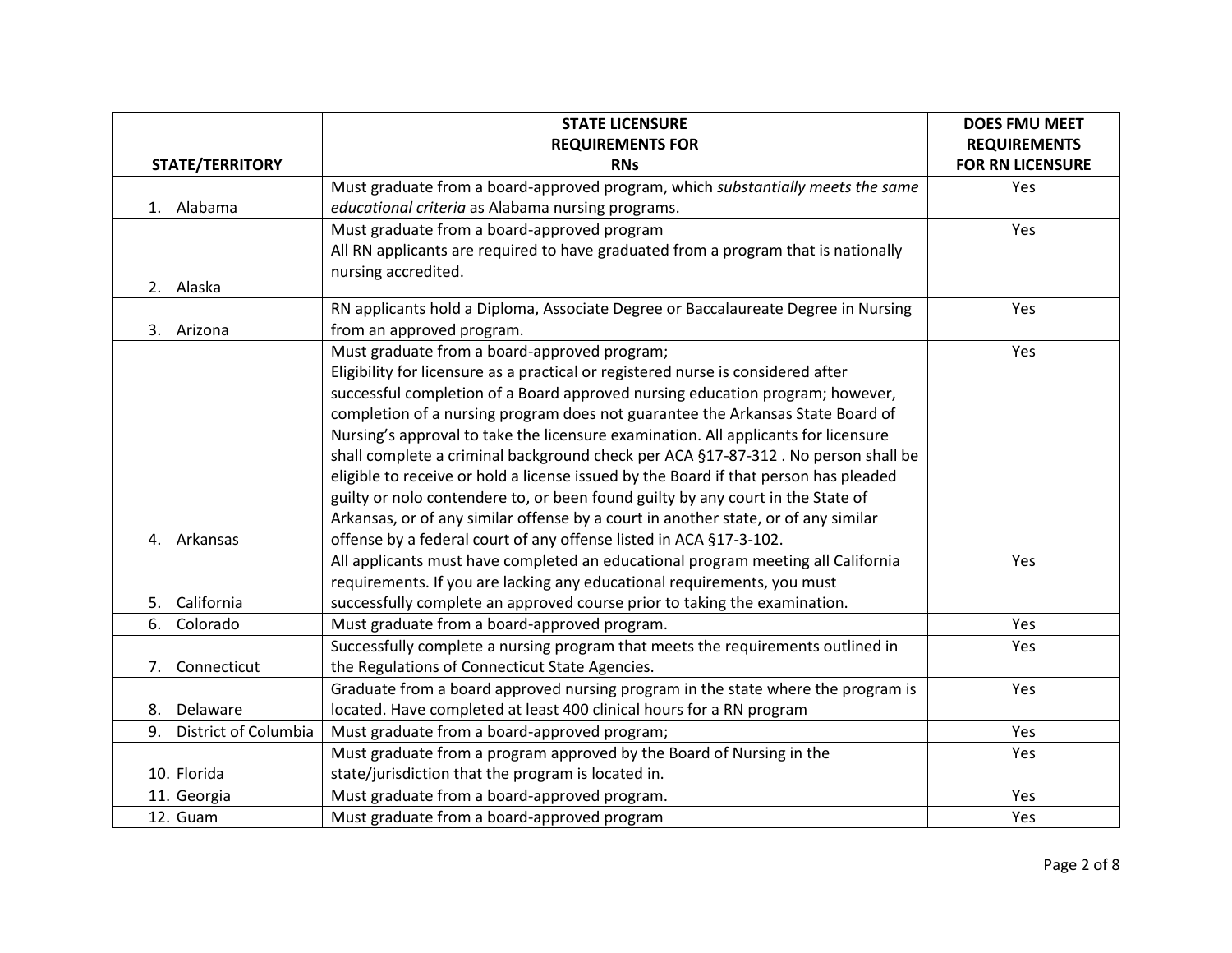|                        | <b>STATE LICENSURE</b>                                                                 | <b>DOES FMU MEET</b>    |  |
|------------------------|----------------------------------------------------------------------------------------|-------------------------|--|
|                        | <b>REQUIREMENTS FOR</b>                                                                | <b>REQUIREMENTS</b>     |  |
| <b>STATE/TERRITORY</b> | <b>RNs</b>                                                                             | <b>FOR RN LICENSURE</b> |  |
| 13. Hawaii             | Must graduate from an approved program.                                                | Yes                     |  |
|                        | Graduate from a RN program that is approved by the Board of Nursing in the home        | Yes                     |  |
|                        | state.                                                                                 |                         |  |
|                        | The program must meet substantially the same basic educational requirements as         |                         |  |
| 14. Idaho              | graduates of Idaho nursing education programs.                                         |                         |  |
| 15. Illinois           | Proof of graduation from a nursing education program                                   | Yes                     |  |
| 16. Indiana            | Must graduate from a board-approved program                                            | Yes                     |  |
| 17. Iowa               | Must graduate from a board-approved program                                            | Yes                     |  |
|                        | Must graduate from a board-approved program                                            | Yes                     |  |
|                        | RN Education regulations found in K.A.R. 60-2-104 and contain the following            |                         |  |
|                        | requirements:                                                                          |                         |  |
|                        | Content in biological, physical, social and behavioral sciences - must have A&P        |                         |  |
|                        | Content in growth & development / developmental psychology                             |                         |  |
|                        | A minimum of 30 credit hours in nursing courses                                        |                         |  |
| 18. Kansas             | Nursing courses must have theory and direct clinical experience across the lifespan    |                         |  |
|                        | An applicant for a KY RN license must have completed the basic curriculum for          | Yes                     |  |
|                        | preparing registered nurses in an approved school of nursing and have completed        |                         |  |
|                        | the school's requirements for graduation;                                              |                         |  |
|                        | [Ref: KRS 314.041 (a)]. The Kentucky Board of Nursing <i>does</i> recognize graduates  |                         |  |
|                        | from pre-licensure nursing education programs that are approved/accredited by          |                         |  |
| 19. Kentucky           | other state boards of nursing as eligible for licensure in Kentucky.                   |                         |  |
|                        | Must graduate from a board-approved program                                            | Yes                     |  |
|                        | For RN licensure:                                                                      |                         |  |
|                        | The LA criteria for licensure are found in RS37:920.A.1.a-g as follows:                |                         |  |
|                        | §920. Licensure; qualifications; examination; renewal; temporary permits               |                         |  |
|                        | (1) The board shall issue a license to each applicant who applies for licensure as a   |                         |  |
|                        | registered nurse who files an application upon a form and in such manner as the        |                         |  |
|                        | board prescribes, accompanied by such fee as required in R.S. 37:927, and who          |                         |  |
|                        | furnishes evidence to the board that he: (a) Is of good moral character. (b) Has       |                         |  |
|                        | completed the requirements of a nursing education program approved by the board        |                         |  |
| 20. Louisiana          | which prepares an applicant for initial licensure as a registered nurse. (c) Passes an |                         |  |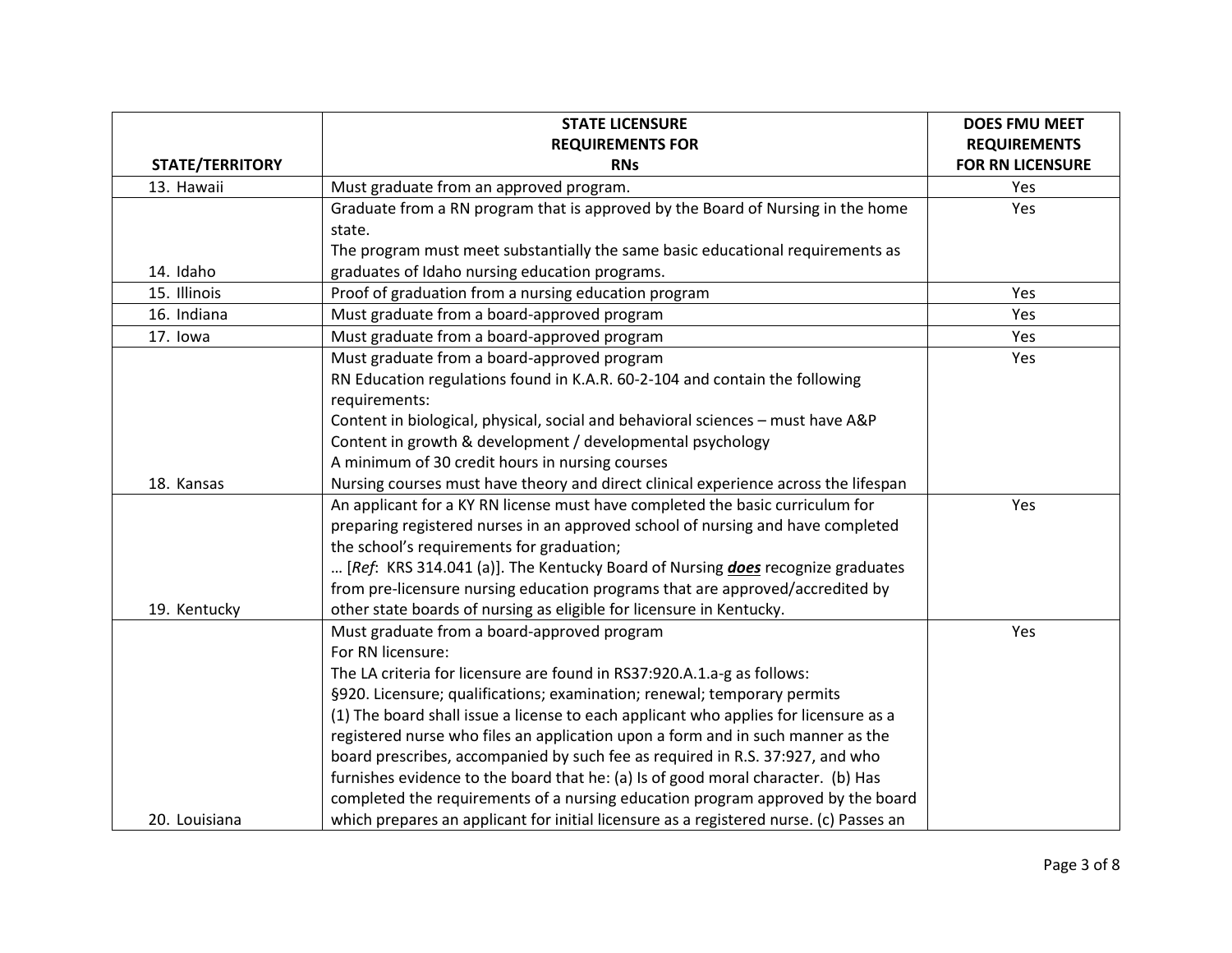|                        | <b>STATE LICENSURE</b>                                                                  | <b>DOES FMU MEET</b>       |
|------------------------|-----------------------------------------------------------------------------------------|----------------------------|
|                        | <b>REQUIREMENTS FOR</b>                                                                 | <b>REQUIREMENTS</b>        |
| <b>STATE/TERRITORY</b> | <b>RNs</b>                                                                              | <b>FOR RN LICENSURE</b>    |
|                        | examination to the satisfaction of the board. (d) Has completed certain course work     |                            |
|                        | as required by the board. (e) Is not in violation of this Part and the rules and        |                            |
|                        | regulations. (f) Has committed no acts or omissions which constitute grounds for        |                            |
|                        | disciplinary action as defined in R.S. 37:921, or if found guilty of committing such    |                            |
|                        | acts or omissions, the board finds, after investigation, that sufficient restitution,   |                            |
|                        | rehabilitation, and education have occurred. (g) Is proficient in the English language  |                            |
|                        | if he graduated from a nursing education program offered in a foreign country.          |                            |
|                        | The program must be approved by BON if a student transfers from another<br>$\bullet$    | Yes                        |
|                        | approved board school. When Maine reviews applications from individuals                 |                            |
|                        | that graduated from another state, the program must be equitable to a                   |                            |
|                        | program approved in Maine.                                                              |                            |
|                        | National nursing program accreditation has been required for Maine<br>$\bullet$         | Yes                        |
|                        | programs since January 1, 2015. The Board defines "National Nursing                     |                            |
|                        | Accreditation" as accreditation by Accreditation Commission for Education               |                            |
|                        | in Nursing (ACEN) or Commission for Collegiate Nursing Education (CCNE) or              |                            |
|                        | other agency approved by the U.S. Secretary of Education as a national                  |                            |
|                        | accreditation agency.                                                                   |                            |
|                        | Resident of another compact state cannot apply RN licensure by                          | No                         |
|                        | endorsement.                                                                            |                            |
|                        | The RN applicant must also have completed a course of study of not less<br>$\bullet$    | Yes                        |
|                        | than 2 years in an approved program in professional nursing and holds a                 |                            |
| 21. Maine              | degree, diploma or certificate.                                                         |                            |
|                        | Effective October 1, 2012, any Registered Nurse (RN) or Licensed Practical Nurse        | No - Administration of     |
|                        | (LPN) applying for licensure and living in a member state of the Multistate Licensure   | the Child Support          |
|                        | Compact must take the NCLEX exam in their home state. The Maryland Board of             | <b>Enforcement Program</b> |
|                        | Nursing is required by the Nurse Practice Act (Health Occupations, Title 8,             |                            |
|                        | Annotated Code of Maryland), to abide by the below regulations:                         |                            |
|                        | § 8-301(d) - A Registered Nurse (RN) or Licensed Practical Nurse (LPN) can<br>$\bullet$ |                            |
|                        | hold a license in only one party state at a time and that license has to be             |                            |
| 22. Maryland           | issued from the home state of the licensee;                                             |                            |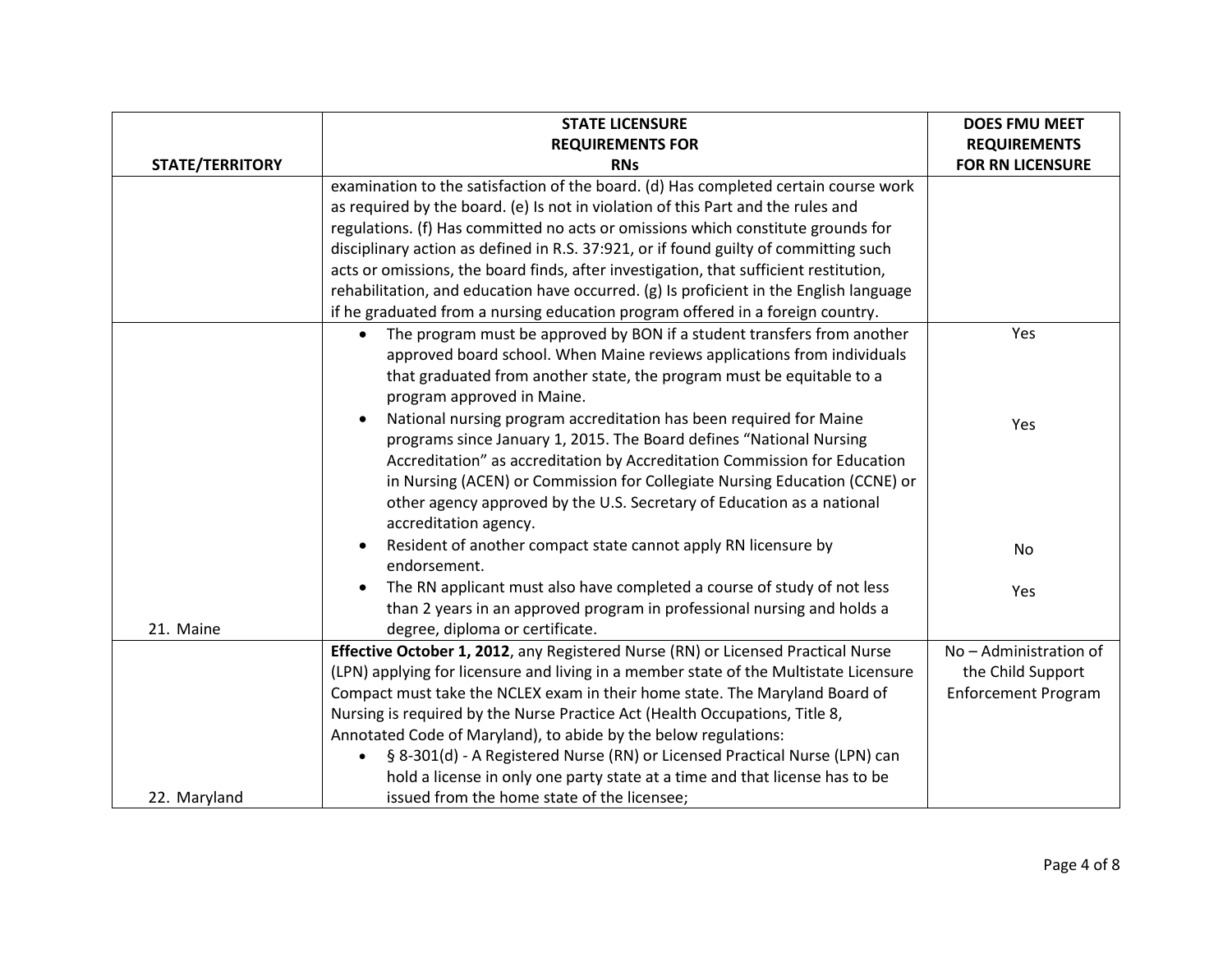|                        | <b>STATE LICENSURE</b>                                                                                                                                                                                                                                                                                                                                                                                                                                                                                                                                                                                                                                                                                                                                                                                                                                                                                                                        | <b>DOES FMU MEET</b>    |  |
|------------------------|-----------------------------------------------------------------------------------------------------------------------------------------------------------------------------------------------------------------------------------------------------------------------------------------------------------------------------------------------------------------------------------------------------------------------------------------------------------------------------------------------------------------------------------------------------------------------------------------------------------------------------------------------------------------------------------------------------------------------------------------------------------------------------------------------------------------------------------------------------------------------------------------------------------------------------------------------|-------------------------|--|
|                        | <b>REQUIREMENTS FOR</b><br><b>REQUIREMENTS</b>                                                                                                                                                                                                                                                                                                                                                                                                                                                                                                                                                                                                                                                                                                                                                                                                                                                                                                |                         |  |
| <b>STATE/TERRITORY</b> | <b>RNs</b>                                                                                                                                                                                                                                                                                                                                                                                                                                                                                                                                                                                                                                                                                                                                                                                                                                                                                                                                    | <b>FOR RN LICENSURE</b> |  |
|                        | § 8-304(2)(iv)- An applicant for licensure by examination in Maryland must<br>$\bullet$<br>submit satisfactory evidence to the Board that the applicant's primary state<br>of residence is Maryland or a state that is not a party to the compact; and<br>§ 8-305(b) An applicant whose primary state of residence is a party state,<br>$\bullet$<br>other than Maryland, is not entitled to be examined for a license as an RN or<br>LPN in Maryland.<br>Effective January 27, 2012:<br>The Board is required by federal and Maryland law to collect this information for the<br>following purposes:<br>Verification of identity with respect to final adverse actions related to your<br>license or certificate (42 U.S.C. § 1320a-7e(b))<br>Administration of the Child Support Enforcement Program (Md. Family Law<br>$\bullet$<br>Code Ann., § 10-119.3)<br>Identification by the Maryland Department of Assessments and Taxation of new |                         |  |
|                        | businesses in Maryland (Md. Health Occ. Code Ann., § 1-210)                                                                                                                                                                                                                                                                                                                                                                                                                                                                                                                                                                                                                                                                                                                                                                                                                                                                                   |                         |  |
| 23. Massachusetts      | Must graduate from a board-approved program;<br>Are of Good Moral Character, as defined by state law                                                                                                                                                                                                                                                                                                                                                                                                                                                                                                                                                                                                                                                                                                                                                                                                                                          | Yes                     |  |
|                        | Human Trafficking - Beginning January 6, 2022, completion of training to identify                                                                                                                                                                                                                                                                                                                                                                                                                                                                                                                                                                                                                                                                                                                                                                                                                                                             | No - Human Trafficking  |  |
| 24. Michigan           | victims of human trafficking is required for initial licensure.                                                                                                                                                                                                                                                                                                                                                                                                                                                                                                                                                                                                                                                                                                                                                                                                                                                                               | Training                |  |
| 25. Minnesota          | Must graduate from a board-approved program                                                                                                                                                                                                                                                                                                                                                                                                                                                                                                                                                                                                                                                                                                                                                                                                                                                                                                   | Yes                     |  |
| 26. Mississippi        | You must have graduated from a nursing program (RN or LPN) which substantially<br>meets the same educational criteria as Mississippi nursing programs.                                                                                                                                                                                                                                                                                                                                                                                                                                                                                                                                                                                                                                                                                                                                                                                        | Yes                     |  |
| 27. Missouri           | <b>Official Transcripts:</b>                                                                                                                                                                                                                                                                                                                                                                                                                                                                                                                                                                                                                                                                                                                                                                                                                                                                                                                  | Yes                     |  |
| 28. Montana            | Must graduate from a board-approved program                                                                                                                                                                                                                                                                                                                                                                                                                                                                                                                                                                                                                                                                                                                                                                                                                                                                                                   | Yes                     |  |
| 29. Nebraska           | Must graduate from a board-approved program                                                                                                                                                                                                                                                                                                                                                                                                                                                                                                                                                                                                                                                                                                                                                                                                                                                                                                   | Yes                     |  |
| 30. Nevada             | Must graduate from a board-approved program                                                                                                                                                                                                                                                                                                                                                                                                                                                                                                                                                                                                                                                                                                                                                                                                                                                                                                   | Yes                     |  |
| 31. New Hampshire      | (1) Graduated from a board approved nursing education program in the United<br>States or Canada that meets the requirements set forth in Nur 600, including the<br>NCLEX-RN or NCLEX-PN course requirements; or (2) Graduated from a nursing                                                                                                                                                                                                                                                                                                                                                                                                                                                                                                                                                                                                                                                                                                  | Yes                     |  |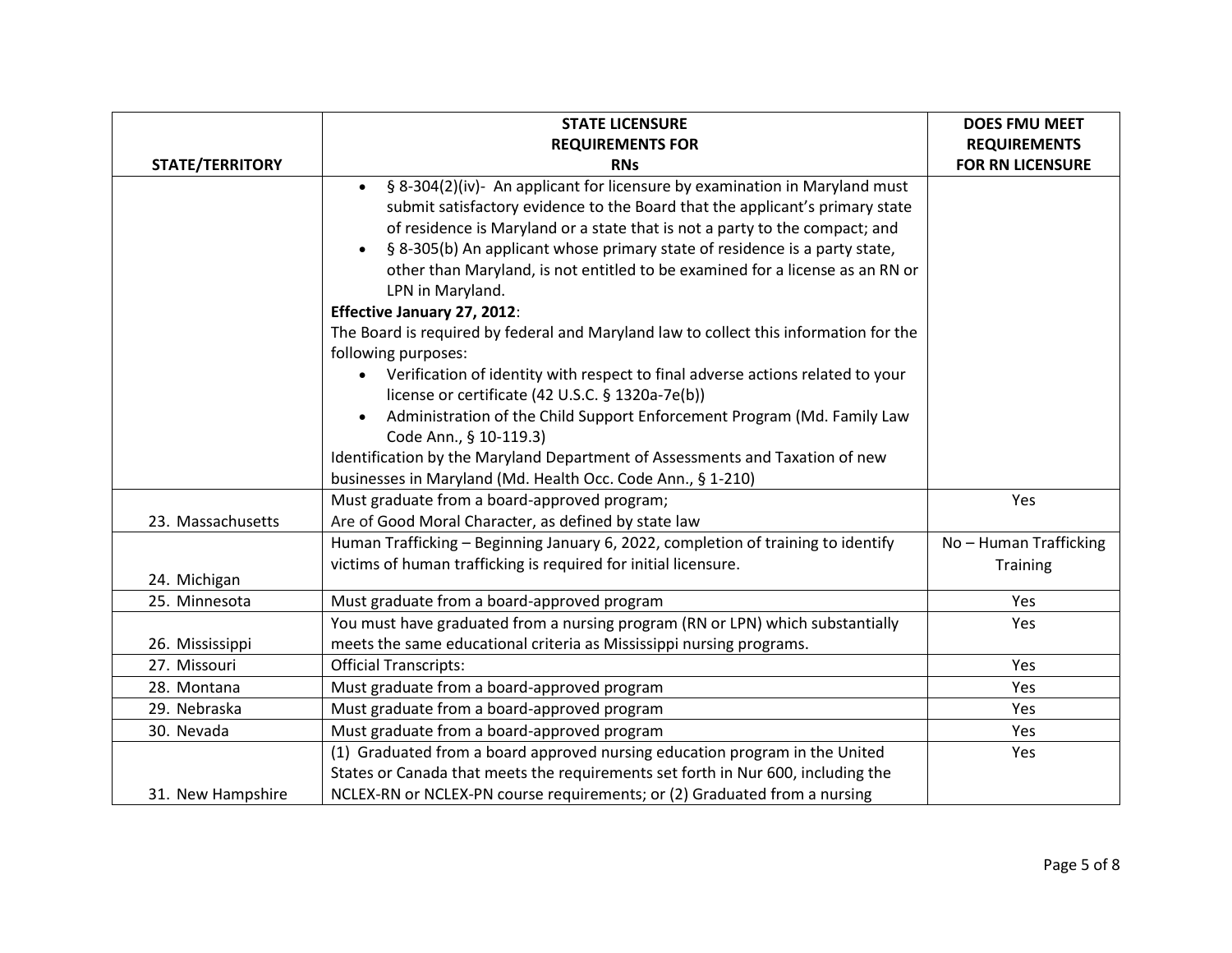|                 | <b>STATE LICENSURE</b>                                                                                         | <b>DOES FMU MEET</b>    |
|-----------------|----------------------------------------------------------------------------------------------------------------|-------------------------|
|                 | <b>REQUIREMENTS FOR</b>                                                                                        | <b>REQUIREMENTS</b>     |
| STATE/TERRITORY | <b>RNs</b>                                                                                                     | <b>FOR RN LICENSURE</b> |
|                 | program outside the United States or Canada OR Nur 602.12 Curricular                                           |                         |
|                 | Requirements                                                                                                   |                         |
|                 | (a) The curriculum shall be derived from the program's written philosophy and                                  |                         |
|                 | organizing framework and shall demonstrate logical sequencing and internal                                     |                         |
|                 | consistency.                                                                                                   |                         |
|                 | (b) To promote health and prevent disease, registered nurse programs shall provide                             |                         |
|                 | a minimum of 1080 hours of nursing classroom instruction and concurrent clinical                               |                         |
|                 | practice offering students the opportunity to care for individuals, families, groups and                       |                         |
|                 | communities during various developmental stages who are experiencing                                           |                         |
|                 | physiological, or psychosocial, or environmental disruptions.                                                  |                         |
|                 | (c) To promote health and prevent disease practical nurse programs shall provide a                             |                         |
|                 | minimum of 600 hours of nursing classroom instruction and concurrent clinical                                  |                         |
|                 | practice offering students the opportunity to care for individual, families, groups                            |                         |
|                 | and communities during various developmental stages that shall be considered to                                |                         |
|                 | be in physiologically or psychosocially, noncomplex, stable situations.                                        |                         |
|                 | (d) Curricular content related to nursing courses shall include concurrent                                     |                         |
|                 | theoretical and clinical components designed to provide instructional activities                               |                         |
|                 | benefiting individuals, families, and groups across the life span. (e) Curriculum<br>components shall include: |                         |
|                 | (1) Experiences that promote clinical judgment, clinical management, and                                       |                         |
|                 | commitment to improving quality and safety of the health care system; and                                      |                         |
|                 | (2) Evidence-based learning experiences and methods of instruction, including                                  |                         |
|                 | distance education methods, which are consistent with the curriculum, provided                                 |                         |
|                 | that:                                                                                                          |                         |
|                 | a. Faculty supervised clinical practice shall provide clinical hours consistent with Nur                       |                         |
|                 | 602.12 (b), (c) and (d);                                                                                       |                         |
|                 | b. Simulation may be utilized as a teaching strategy in laboratory and clinical                                |                         |
|                 | settings to meet objectives for purpose of calculating the hours in the curriculum;                            |                         |
|                 | c. Simulation will not be in lieu of an entire clinical experience; and                                        |                         |
|                 | d. Clinical experiences, including those with preceptors, shall be directed by readily                         |                         |
|                 | available nurse-educator faculty members; and                                                                  |                         |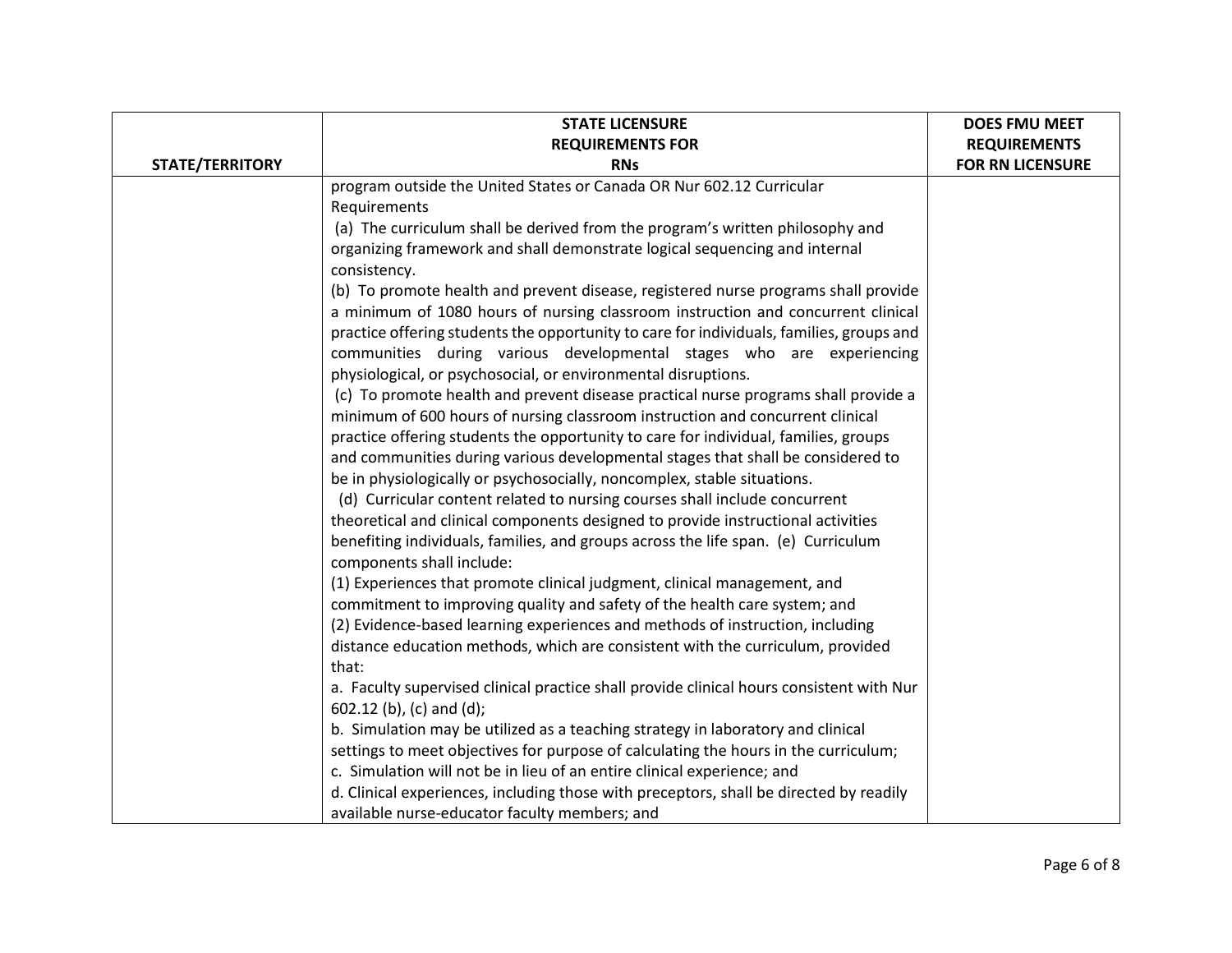|                         | <b>STATE LICENSURE</b>                                                                 | <b>DOES FMU MEET</b>    |
|-------------------------|----------------------------------------------------------------------------------------|-------------------------|
|                         | <b>REQUIREMENTS FOR</b>                                                                | <b>REQUIREMENTS</b>     |
| <b>STATE/TERRITORY</b>  | <b>RNs</b>                                                                             | <b>FOR RN LICENSURE</b> |
|                         | A written certification from the registrar, or program administrator authorized by     | Yes                     |
|                         | the registrar, attesting that the applicant has successfully completed all             |                         |
|                         | requirements for graduation from a registered professional nursing program             |                         |
|                         | accredited by the Board or a board of nursing in another state or a licensed practical |                         |
|                         | nursing program accredited by the Board or by a board of nursing in another state.     |                         |
|                         | The certification shall indicate the date of graduation or the date the degree or      |                         |
| 32. New Jersey          | diploma was conferred.                                                                 |                         |
|                         | Successful completion of a Board approved program. If the state does not approve       | Yes                     |
|                         | pre-licensure nursing programs, national programmatic accreditation (i.e. ACEN,        |                         |
| 33. New Mexico          | CCNE, CNEA) is required.                                                               |                         |
| 34. New York            | Must graduate from a board-approved program                                            | Yes                     |
| 35. North Carolina      | Must graduate from a board-approved program                                            | Yes                     |
| 36. North Dakota        | Must graduate from a board-approved program                                            | Yes                     |
| 37. Ohio                | Must graduate from a board-approved program                                            | Yes                     |
|                         | Must graduate from a board-approved program; official transcripts; must have           | Yes                     |
|                         | theory and clinical experience in care of the adult, children, maternal-newborn, and   |                         |
| 38. Oklahoma            | psychiatric mental health nursing                                                      |                         |
| 39. Oregon              | Must graduate from a board-approved program                                            | Yes                     |
| 40. Pennsylvania        | Must graduate from a board-approved program                                            | Yes                     |
| 41. Puerto Rico         | Must apply to the board of nursing for licensure                                       | Yes                     |
|                         | Have successfully completed the prescribed curriculum in a Board-approved basic        | Yes                     |
|                         | professional nursing education program and holds a diploma from the program, Are       |                         |
| 42. Rhode Island        | of good moral character                                                                |                         |
|                         | Has completed all requirements for graduation from an approved school of nursing       | Yes                     |
|                         | or nursing education program approved by the state or jurisdiction in this country or  |                         |
| 43. South Carolina      | territory or dependency of the United States in which the program is located.          |                         |
| 44. South Dakota        | Must graduate from a board-approved program                                            | Yes                     |
| 45. Tennessee           | Must graduate from a board-approved program                                            | Yes                     |
| 46. Texas               | Must graduate from a board-approved program                                            | Yes                     |
| 47. U.S. Virgin Islands | Must graduate from a board-approved program                                            | Yes                     |
| 48. Utah                | Must graduate from a board-approved program                                            | Yes                     |